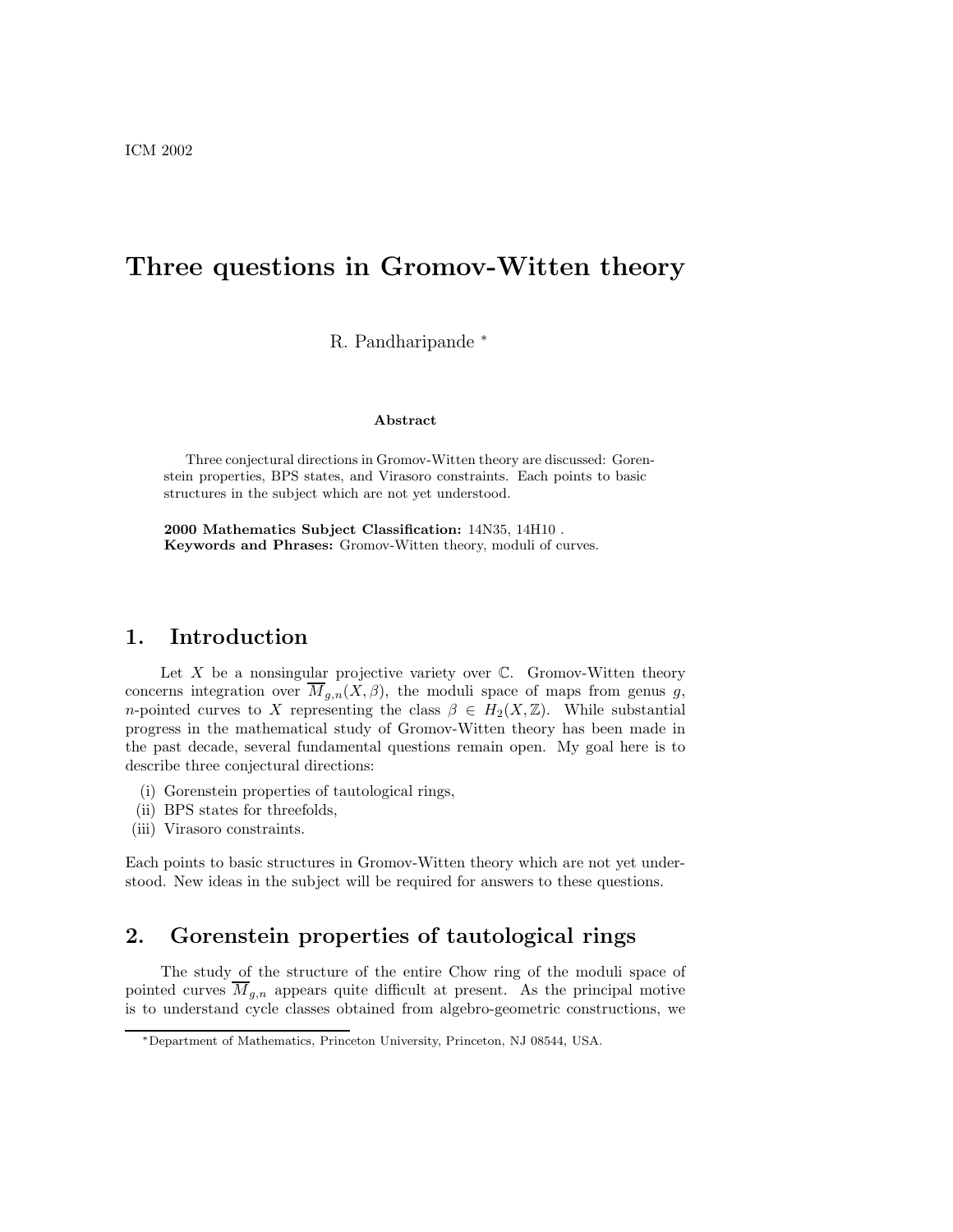may restrict inquiry to the system of *tautological rings*,  $R^*(\overline{M}_{g,n})$ . The tautological system is defined to be the set of smallest Q-subalgebras of the Chow rings,

$$
R^*(\overline{M}_{g,n}) \subset A^*(\overline{M}_{g,n}),
$$

satisfying the following three properties:

(i)  $R^*(\overline{M}_{g,n})$  contains the cotangent line classes  $\psi_1,\ldots,\psi_n$  where

$$
\psi_i = c_1(L_i),
$$

the first Chern class of the ith cotangent line bundle.

(ii) The system is closed under push-forward via all maps forgetting markings:

$$
\pi_*: R^*(\overline{M}_{g,n}) \to R^*(\overline{M}_{g,n-1}).
$$

(iii) The system is closed under push-forward via all gluing maps:

$$
\pi_*: R^*(\overline{M}_{g_1, n_1 \cup \{*\}}) \otimes_{\mathbb{Q}} R^*(\overline{M}_{g_2, n_2 \cup \{\bullet\}}) \to R^*(\overline{M}_{g_1+g_2, n_1+n_2}),
$$

$$
\pi_*: R^*(\overline{M}_{g_1, n_1 \cup \{*,\bullet\}}) \to R^*(\overline{M}_{g_1+1, n_1}).
$$

Natural algebraic constructions typically yield Chow classes lying in the tautological ring. See [7], [18] for further discussion.

Consider the following basic filtration of the moduli space of pointed curves:

$$
\overline{M}_{g,n} \supset M_{g,n}^c \supset M_{g,n}^{rt} \supset C_{g,n}.
$$

Here,  $M_{g,n}^c$  denotes the moduli of pointed curves of compact type,  $M_{g,n}^{rt}$  denotes the moduli of pointed curves with rational tails, and  $C_{g,n}$  denote the moduli of pointed curves with a fixed stabilized complex structure  $C_q$ . The choice of  $C_q$  will play a role below.

The tautological rings for the elements of the filtration are defined by the images of  $R^*(\overline{M}_{g,n})$  in the associated quotient sequence:

$$
R^*(\overline{M}_{g,n}) \to R^*(M^c_{g,n}) \to R^*(M^{rt}_{g,n}) \to R^*(C_{g,n}) \to 0 \tag{2.1}
$$

Remarkably, the tautological rings of the strata are conjectured to resemble cohomology rings of compact manifolds.

A finite dimension graded algebra  $R$  is Gorenstein with socle in degree  $s$  if there exists an evaluation isomorphism,

$$
\phi: R^s \overset{\sim}{\to} \mathbb{Q},
$$

for which the bilinear pairing induced by the ring product,

$$
R \times R \to R \stackrel{\phi}{\to} \mathbb{Q},
$$

is nondegenerate. The cohomology rings  $H^*(M, \mathbb{Q})$  of compact manifolds are Gorenstein algebras.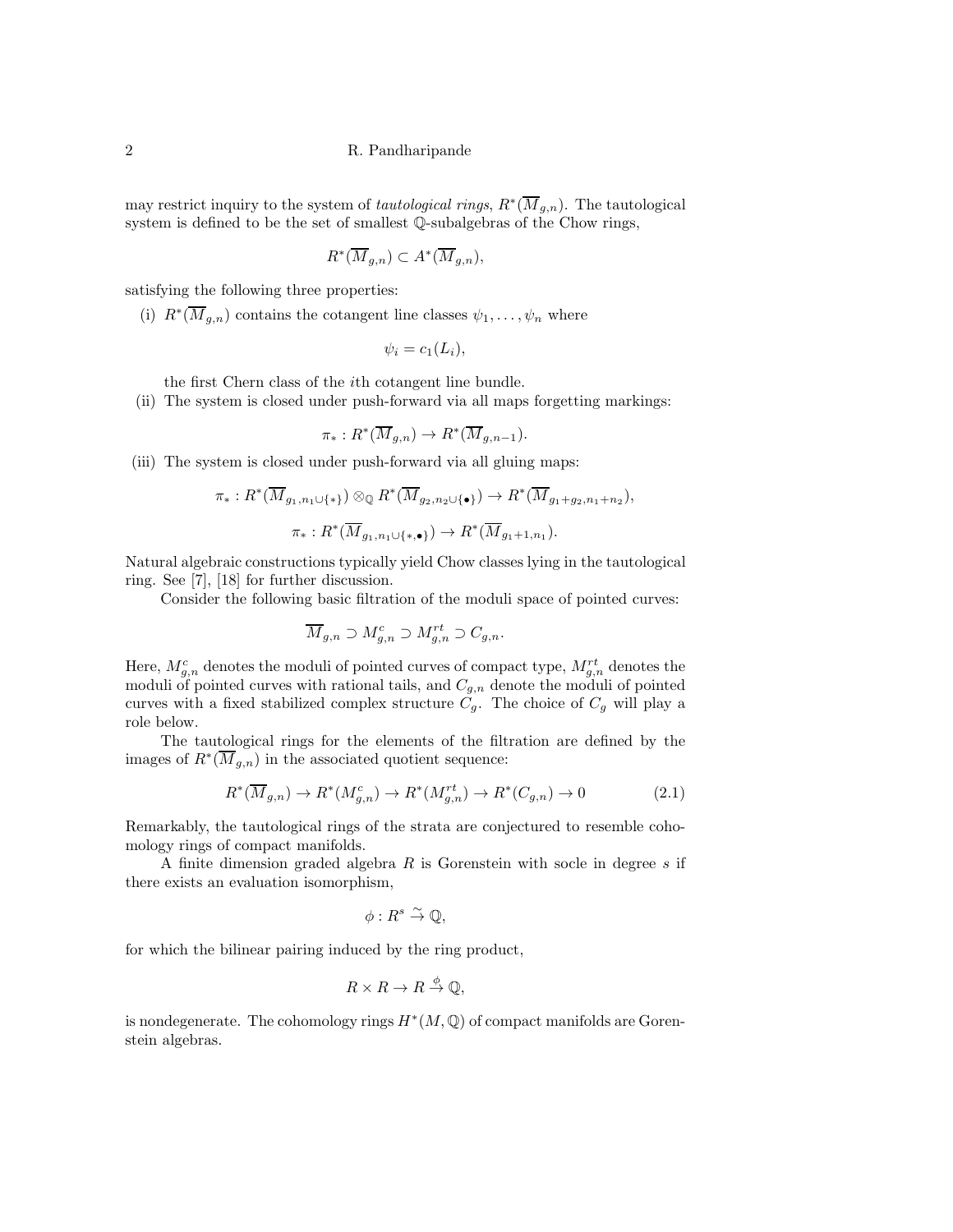**Conjecture 1.** The tautological rings of the filtration of  $\overline{M}_{g,n}$  are finite dimensional Gorenstein algebras.

The Gorenstein structure of  $R^*(M_g)$  with socle in degree  $g-2$  was discovered by Faber in his study of the Chow rings of  $M<sub>g</sub>$  in low genus. The general conjecture is primarily motivated by Faber's original work and can be found in various stages in [5], [19], and [7].

The application of the conjecture to the stratum  $C_{g,n}$  takes a special form due to the choice of the underlying curve  $C_g$ . The conjecture is stated for a nonsingular curve  $C_g$  defined over  $\overline{\mathbb{Q}}$  or, alternatively, for the tautological ring in  $H^*(C_{g,n}, \mathbb{Q})$ . The tautological ring of  $C_{g,n}$  in Chow is not Gorenstein for all  $C_g$  by recent results of Green and Griffiths.

Two main questions immediately arise if the tautological rings are Gorenstein algebras:

- (i) Can the ring structure be described explicitly?
- (ii) Are the tautological rings associated to embedded compact manifolds in the moduli space of pointed curves?

The tautological ring structures are implicitly determined by the conjectural Gorenstein property and the Virasoro constraints [10].

As the moduli space of curves may be viewed as a special case of the moduli space of maps, a development of these ideas may perhaps be pursued more fully in Gromov-Witten theory. It is possible to define a tautological ring for  $M_{g,n}(X,\beta)$ in the context of the virtual class by assuming the Gorenstein property, but no structure has been yet been conjectured. Again, the Virasoro constraints in principle determine the tautological rings.

# 3. BPS states for threefolds

Let X be a nonsingular projective variety over  $\mathbb C$  of dimension 3. Let  $\{\gamma_a\}_{a \in A}$ be a basis of  $H^*(X,\mathbb{Z})$  modulo torsion. Let  $\{\gamma_a\}_{a\in D_2}$  and  $\{\gamma\}_{a\in D_{>2}}$  denote the classes of degree 2 and degree greater than 2 respectively. The Gromov-Witten invariants of  $X$  are defined by integration over the moduli space of stable maps (against the virtual fundamental class):

$$
\langle \gamma_{a_1}, \dots, \gamma_{a_n} \rangle_{g,\beta}^X = \int_{[\overline{M}_{g,n}(X,\beta)]^{vir}} \mathrm{ev}_1^*(\gamma_{a_1}) \dots \mathrm{ev}_n^*(\gamma_{a_n}),\tag{3.1}
$$

where  $ev_i$  is the *i*th evaluation map. As the moduli spaces are Deligne-Mumford stacks, the Gromov-Witten invariants take values in Q.

Let  $\{t_a\}$  be a set of variables corresponding to the classes  $\{\gamma_a\}$ . The Gromov-Witten potential  $F^X(t, \lambda)$  of X may be written,

$$
F^X = F^X_{\beta=0} + \tilde{F}^X,\tag{3.2}
$$

as a sum of constant and nonconstant map contributions.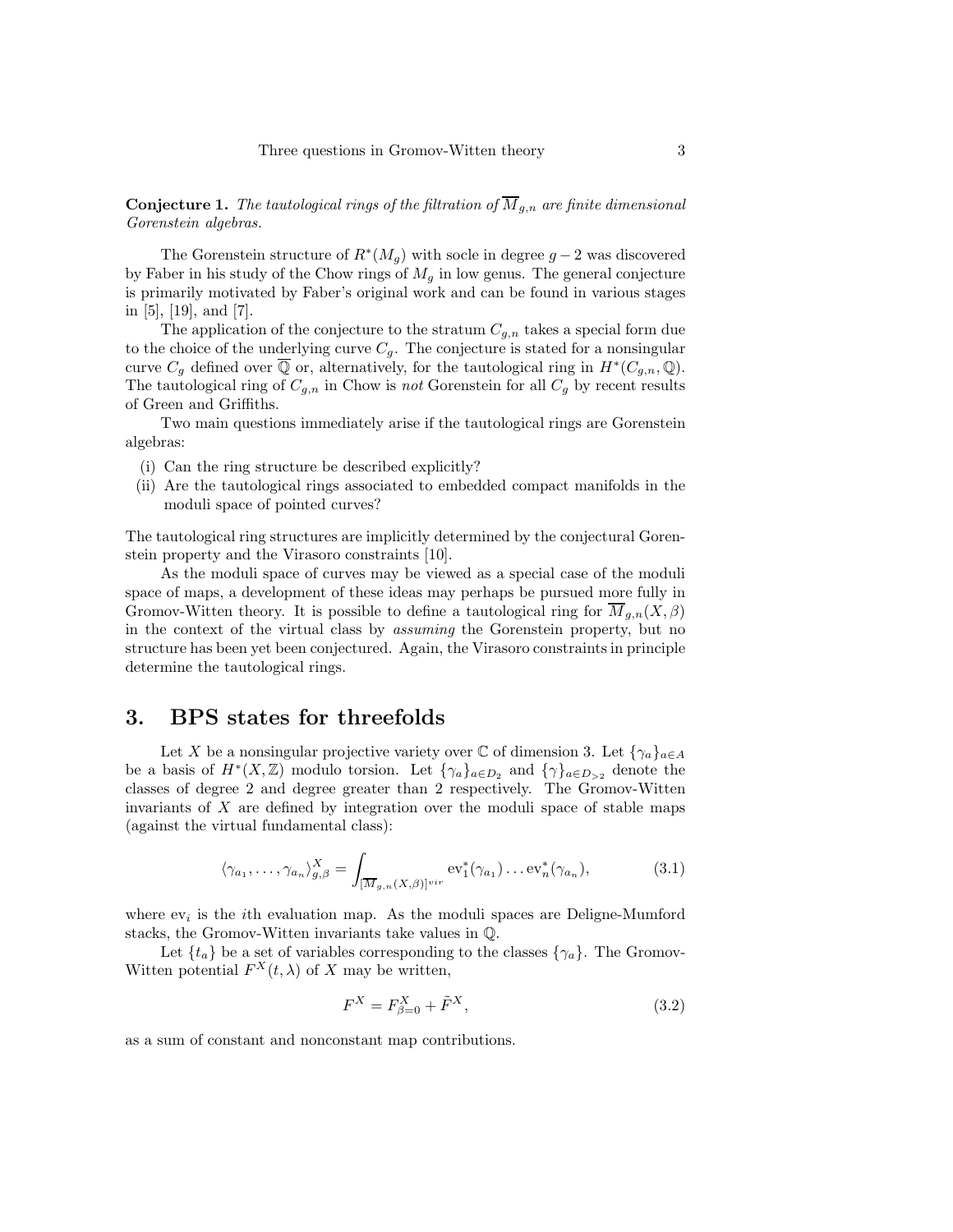The constant map contribution  $F_{\beta=0}^X$  may be further divided by genus:

$$
F_{\beta=0}^X = F_{\beta=0}^0 + F_{\beta=0}^1 + \sum_{g \ge 2} F_{\beta=0}^g.
$$

The genus 0 constant contribution records the classical intersection theory of  $X$ :

$$
F_{\beta=0}^{0} = \lambda^{-2} \sum_{a_1, a_2, a_3 \in A} \frac{t_{a_3} t_{a_2} t_{a_1}}{3!} \int_X \gamma_{a_1} \cup \gamma_{a_2} \cup \gamma_{a_3}.
$$

The genus 1 constant contribution is obtained from a virtual class calculation:

$$
F_{\beta=0}^1 = \sum_{a \in D_2} t_a \langle \gamma_a \rangle_{g=1,\beta=0}^X = -\sum_{a \in D_2} \frac{t_a}{24} \int_X \gamma_a \cup c_2(X).
$$

Similarly, the genus  $g \geq 2$  contributions are

$$
F_{\beta=0}^{g} = \langle 1 \rangle_{g,\beta=0}^{X} = (-1)^{g} \frac{\lambda^{2g-2}}{2} \int_{X} \left( c_3(X) - c_1(X) \cup c_2(X) \right) \cdot \int_{\overline{M}_g} \lambda_{g-1}^3.
$$

The Hodge integrals which arise here have been computed in [6]:

$$
\int_{\overline{M}_g} \lambda_{g-1}^3 = \frac{|B_{2g}|}{2g} \frac{|B_{2g-2}|}{2g-2} \frac{1}{(2g-2)!},
$$

where  $B_{2g}$  and  $B_{2g-2}$  are Bernoulli numbers. The constant map contributions to  $F<sup>X</sup>$  are therefore completely understood.

The second term in (3.2) is the nonconstant map contribution:

$$
\tilde{F}^X = \sum_{g \ge 0} \sum_{\beta \ne 0} F^g_{\beta}.
$$

Since the virtual dimension of the moduli space  $\overline{M}_g(X,\beta)$  is

$$
\int_{\beta} c_1(X) + 3g - 3 + 3 - 3g = \int_{\beta} c_1(X),
$$

the classes  $\beta$  satisfying  $\int_{\beta} c_1(X) < 0$  do not contribute to the potential  $F^X$ . Therefore,  $\tilde{F}^X$  may be divided into two sums:

$$
\begin{array}{rcl}\n\tilde{F}^X &=& \sum_{g \geq 0} & \sum_{\beta \neq 0, \int_{\beta} c_1(X) = 0} F^g_{\beta} \\
&+ \sum_{g \geq 0} & \sum_{\beta \neq 0, \int_{\beta} c_1(X) > 0} F^g_{\beta}.\n\end{array}
$$

In case  $\beta \neq 0$ , we will write the series  $F_{\beta}^{g}(t,\lambda)$  in the following form:

$$
F_{\beta}^{g} = \lambda^{2g-2} q^{\beta} \sum_{n \geq 0} \frac{1}{n!} \sum_{a_1, \dots, a_n \in D_{>2}} t_{a_n} \cdots t_{a_1} \langle \gamma_{a_1} \cdots \gamma_{a_n} \rangle_{g, \beta}^{X}.
$$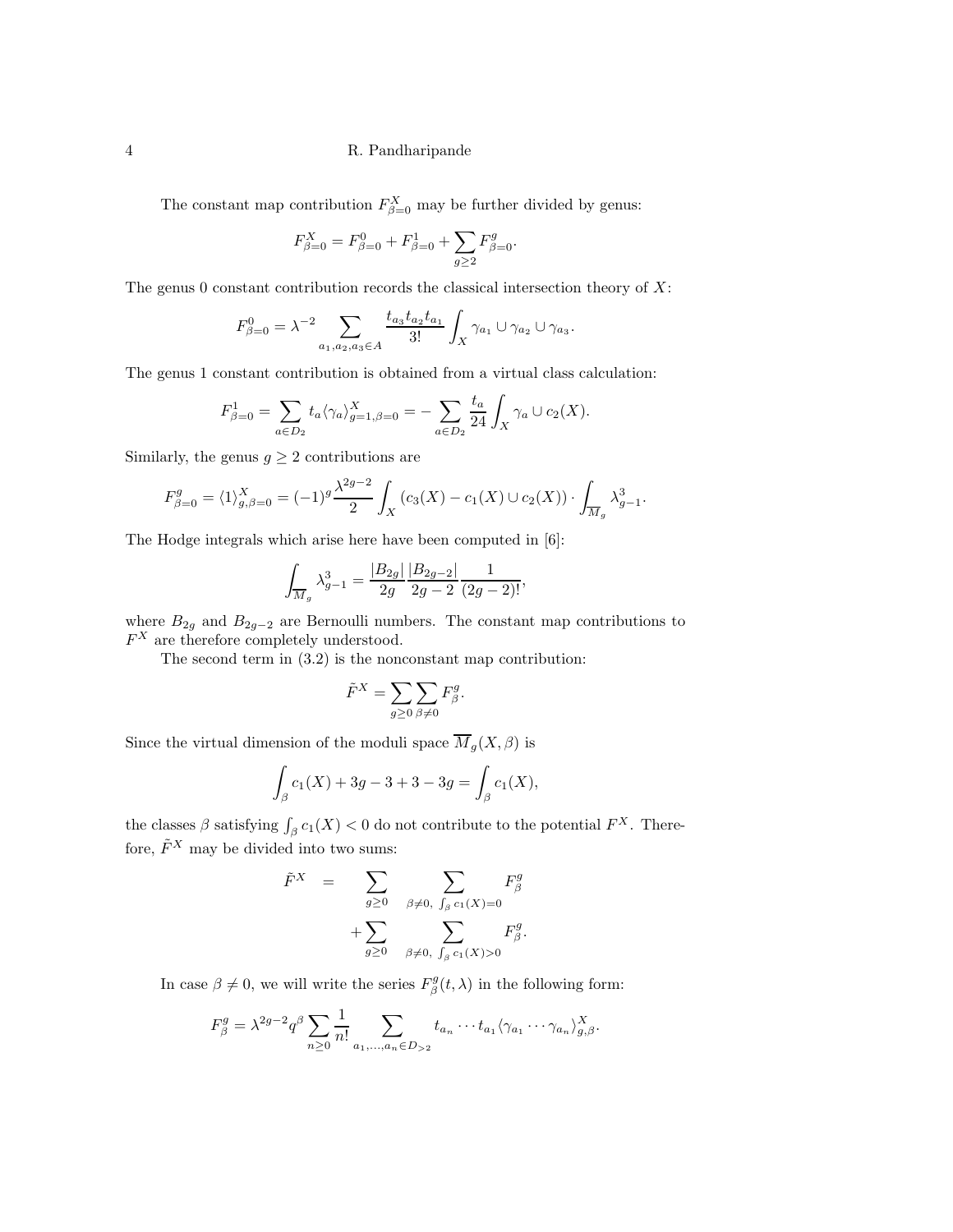The degree 2 variables  $\{t_a\}_{a \in D_2}$  are formally suppressed in q via the divisor equation:

$$
q^{\beta} = \prod_{a \in D_2} q_a^{\int_{\beta} \gamma_a}, \quad q_a = e^{t_a}
$$

.

Cohomology classes of degree 0 or 1 do not appear in nonvanishing Gromov-Witten invariants (3.1) for curve classes  $\beta \neq 0$ .

We will define new invariants  $n_{\beta}^{g}(\gamma_{a_1}, \ldots, \gamma_{a_n})$  for every genus g, curve class  $\beta \neq 0$ , and classes  $\gamma_{a_1}, \ldots, \gamma_{a_n}$ . Our primary interest will be in the case where the following conditions hold:

- (i)  $\deg(\gamma_{a_i}) > 2$  for all *i*.
- (ii)  $n + \int_{\beta}^{R} c_1(X) = \sum_{i=1}^{n} \deg(\gamma_{a_i}).$

The invariants will be defined to satisfy the divisor equation (which allows for the extraction of degree 2 classes  $\gamma_a$ ) and defined to vanish if degree 0 or 1 classes are inserted or if condition (ii) is violated. If  $\int_{\beta} c_1(X) = 0$ , then  $n_{\beta}^g$  is well-defined without cohomology insertions.

The new invariants  $n^g_\beta(\gamma_{a_1}, \ldots, \gamma_{a_n})$  are defined via Gromov-Witten theory by the following equation:

$$
\tilde{F}^{X} = \sum_{g \ge 0} \sum_{\beta \ne 0, \int_{\beta} c_{1}(X) = 0} n_{\beta}^{g} \lambda^{2g-2} \sum_{d > 0} \frac{1}{d} \left( \frac{\sin(d\lambda/2)}{\lambda/2} \right)^{2g-2} q^{d\beta} \n+ \sum_{g \ge 0} \sum_{\beta \ne 0, \int_{\beta} c_{1}(X) > 0} \sum_{n \ge 0} \frac{1}{n!} \sum_{a_{1},...,a_{n} \in D > 2} t_{a_{n}} \cdots t_{a_{1}} \n+ n_{\beta}^{g} (\gamma_{a_{1}}, \cdots, \gamma_{a_{n}}) \lambda^{2g-2} \left( \frac{\sin(\lambda/2)}{\lambda/2} \right)^{2g-2 + \int_{\beta} c_{1}(X)} q^{\beta}.
$$

The above equation uniquely determines the invariants  $n_{\beta}^{g}(\gamma_{a_1}, \ldots, \gamma_{a_n}).$ 

**Conjecture 2.** For all nonsingular projective threefolds  $X$ ,

- (i) the invariants  $n_{\beta}^{g}(\gamma_{a_1}, \ldots, \gamma_{a_n})$  are integers,
- (ii) for fixed  $\beta$ , the invariants  $n^g_\beta(\gamma_{a_1},\ldots,\gamma_{a_n})$  vanish for all sufficiently large genera g.

If X is a Calabi-Yau threefold, the Gopakumar-Vafa conjecture is recovered [15], [16]. Here, the invariants  $n_{\beta}^{g}$  arise as BPS state counts in a study of Type IIA string theory on X via M-theory. The outcome is a physical deduction of the conjecture in the Calabi-Yau case.

Gopakumar and Vafa further propose a mathematical construction of the Calabi-Yau invariants  $n_{\beta}^{g}$  using moduli spaces of sheaves on X. The invariants  $n_{\beta}^{g}$  should arise as multiplicities of special representations of  $\mathfrak{sl}_2$  in the cohomology of the moduli space of sheaves. The local Calabi-Yau threefold consisting of a curve C together with a rank 2 normal bundle N satisfying  $c_1(N) = \omega_c$ . should be the most basic case. Here the BPS states  $n_d^g$  should be found in the cohomology of an appropriate moduli space of rank d bundles on C. A mathematical development of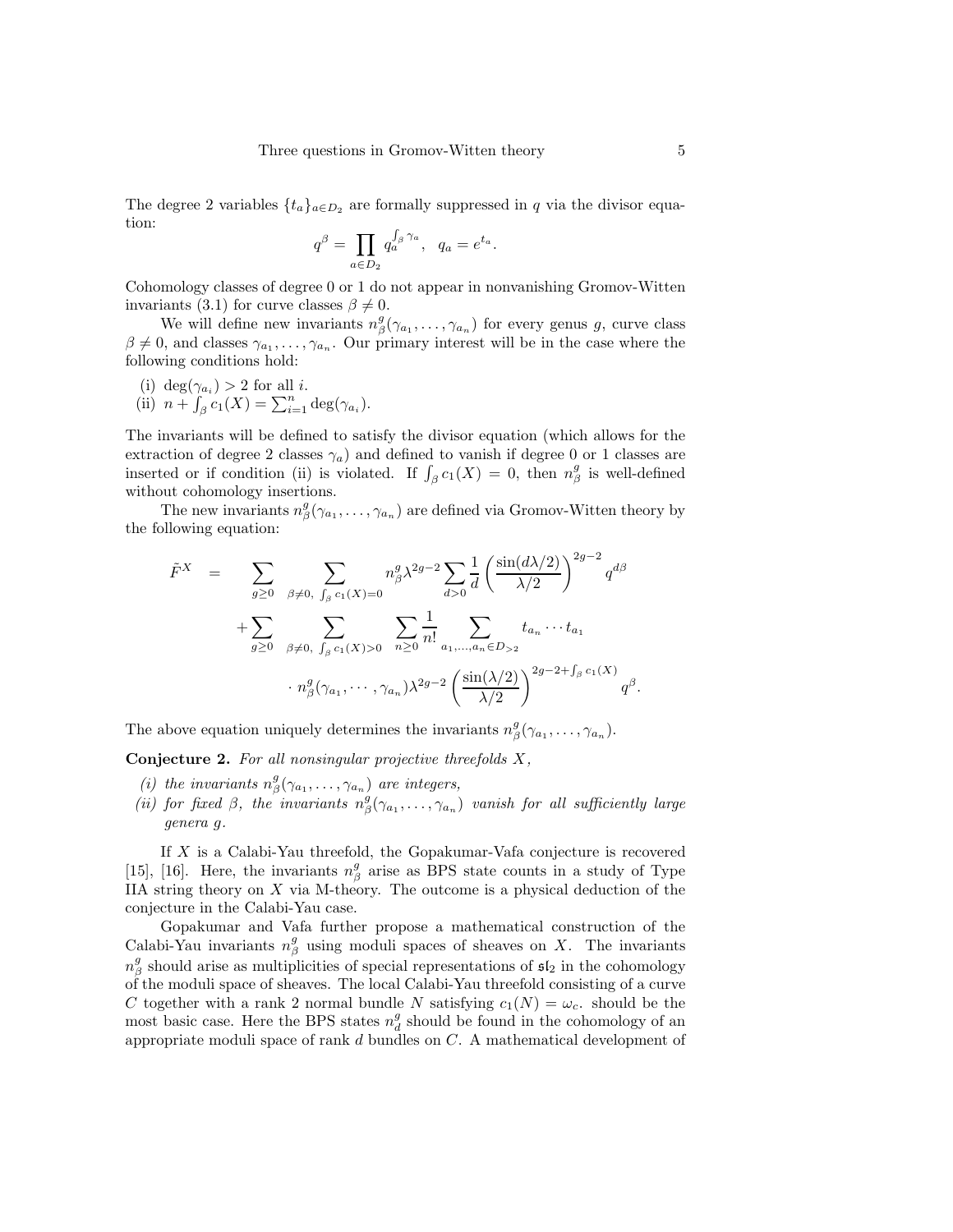the proposed connection between integrals over the moduli of stable maps and the cohomology of the moduli of sheaves has not been completed. However, evidence for the program can be found both in local and global calculations in several cases [1], [20], [21].

The conjecture for arbitrary threefolds is motivated by the Calabi-Yau case together with the degeneracy calculations of [29]. Evidence can be found, for example, in the low genus enumerative geometry of  $\mathbf{P}^3$  [9], [29]. If the conjecture is true, the invariants  $n_{\beta}^{g}(\gamma_{a_1},\ldots,\gamma_{a_n})$  of  $\mathbf{P}^3$  may be viewed as *defining* an integral enumerative geometry of space curves for all g and  $\beta$ . Classically the enumerative geometry of space curves does not admit a uniform description.

The conjecture does not determine the Gromov-Witten invariants of threefolds. A basic related question is to find some means to calculate higher genus invariants of Calabi-Yau threefolds. The basic test case is the quintic hypersurface in  $\mathbf{P}^4$ . There are several approaches to the genus 0 invariants of the quintic: Mirror symmetry, localization, degeneration, and Grothendieck-Riemann-Roch [2],[3],  $[8], [11], [23].$  But, the higher genus invariants of the quintic are still beyond current string theoretic and geometric techniques The best tool for the higher genus Calabi-Yau case, the holomorphic anomaly equation, is not well understood in mathematics. On the other hand, all the invariants of  $\mathbf{P}^3$  may be in principle calculated by virtual localization [17].

### 4. Virasoro constraints

Let X be nonsingular projective variety over  $\mathbb C$  of dimension r. Let  $\{\gamma_a\}$  be basis of  $H^*(X, \mathbb{C})$  homogeneous with respect to the Hodge decomposition,

$$
\gamma_a \in H^{p_a, q_a}(X, \mathbb{C}),
$$

The descendent Gromov-Witten invariants of  $X$  are:

$$
\langle \tau_{k_1}(\gamma_{a_1})\dots \tau_{k_n}(\gamma_{a_n})\rangle_{g,\beta}^X = \int_{\left[\overline{M}_{g,n}(X,\beta)\right]^{\text{vir}}} \psi_1^{k_1} \operatorname{ev}_1^*(\gamma_{a_1})\dots \psi_n^{k_n} \operatorname{ev}_n^*(\gamma_{a_n}).
$$

Let  $\{t_a^k\}$  be a set of variables. Let  $F^X(t,\lambda)$  be the generating function of the descendent invariants:

$$
F^X = \sum_{g\geq 0} \lambda^{2g-2} \sum_{\beta \in H_2(X,\mathbb{Z})} q^{\beta} \sum_{n\geq 0} \frac{1}{n!} \sum_{\substack{a_1\dots a_n\\k_1\dots k_n}} t^{a_n}_{k_n}\dots t^{a_1}_{k_1} \langle \tau_{k_1}(\gamma_{a_1})\dots \tau_{k_n}(\gamma_{a_n}) \rangle^{X}_{g,\beta}.
$$

The partition function  $Z^X$  is formed by exponentiating  $F^X$ :

$$
Z^X = \exp(F^X). \tag{4.1}
$$

We will now define formal differential operators  $\{L_k\}_{k\ge-1}$  in the variables  $t_k^a$ satisfying the Virasoro bracket,

$$
[L_k, L_\ell] = (k - \ell)L_{k+\ell}.
$$

The definitions of the operators  $L_k$  will depend only the following three structures of  $H^*(X,\mathbb{C})$ :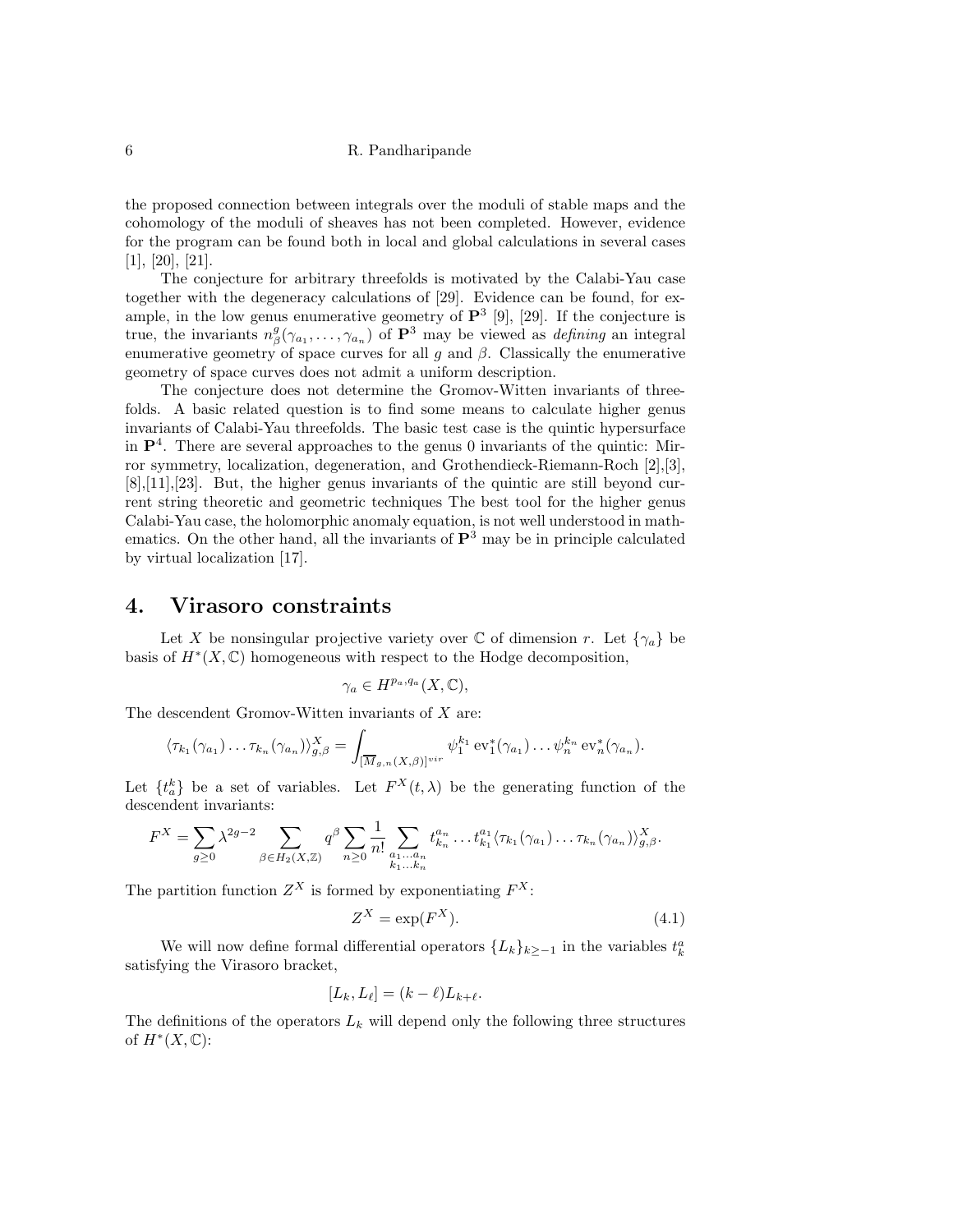- (i) the intersection pairing  $g_{ab} = \int_X \gamma_a \cup \gamma_b$ ,
- (ii) the Hodge decomposition  $\gamma_a \in \widetilde{H}^{p_a,q_a}(X,\mathbb{C}),$
- (iii) the action of the anticanonical class  $c_1(X)$ .

The formulas for the operators  $L_k$  are:

$$
L_k = \sum_{m=0}^{\infty} \sum_{i=0}^{k+1} \Big( [b_a + m]_i^k (C^i)_a^b \tilde{t}_m^a \partial_{b,m+k-i} + \frac{\lambda^2}{2} (-1)^{m+1} [-b_a - m]_i^k (C^i)^{ab} \partial_{a,m} \partial_{b,k-m-i-1} \Big) + \frac{\lambda^{-2}}{2} (C^{k+1})_{ab} t_0^a t_0^b + \frac{\delta_{k0}}{48} \int_X \big( (3-r) c_r(X) - 2c_1(X) c_{r-1}(X) \big),
$$

where the Einstein convention for summing over the repeated indices  $a, b \in A$  is followed.

Several terms require definitions. For each class  $\gamma_a$ , a half integer  $b_a$  is obtained from the Hodge decomposition,

$$
b_a = p_a + (1 - r)/2.
$$

The combinatorial factor  $[x]_i^k$  is defined by:

$$
[x]_i^k = e_{k+1-i}(x, x+1, \dots, x+k),
$$

where  $e_k$  is the k<sup>th</sup> elementary symmetric function. The matrix  $C_a^b$  is determined by the action of the anticanonical class,

$$
C_a^b \gamma_b = c_1(X) \cup \gamma_a.
$$

The indices of C are lowered and raised by the metric  $g_{ab}$  and its inverse  $g^{ab}$ . The terms  $\tilde{t}_m^a$  and  $\partial_{a,m}$  are defined by:

$$
\begin{array}{rcl}\n\tilde{t}^a_m & = & t^a_m - \delta_{a0}\delta_{m1}, \\
\partial_{a,m} & = & \partial/\partial t^a_m,\n\end{array}
$$

where both are understood to vanish if  $m < 0$ .

**Conjecture 3.** For all nonsingular projective varieties X,  $L_k(Z^X) = 0$ .

The conjecture for varieties  $X$  with only  $(p, p)$  cohomology was made by Eguchi, Hori, and Xiong [4]. The full conjecture involves ideas of Katz. In case  $X$  is a point, the constraints specialize to the known Virasoro formulation of Witten's conjecture [22], [30] (see also [25]). After the point, the simplest varieties occur in two basic families: curves  $C_g$  of genus g and projective spaces  $\mathbf{P}^n$  of dimension n. A proof of the Virasoro constraints for target curves  $C_g$  is presented in sequence of papers [26], [27], [28]. Givental has recently proven the Virasoro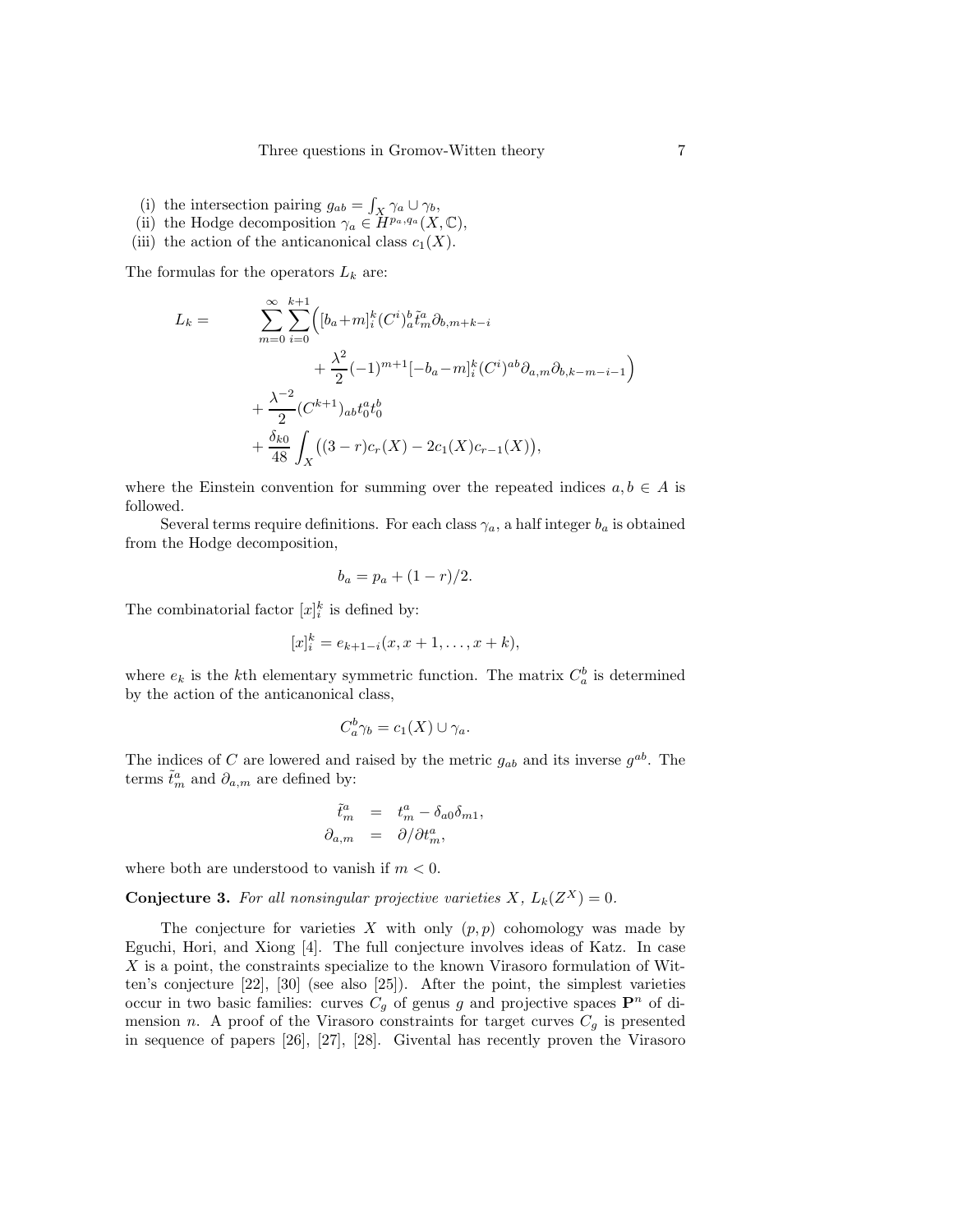constraints for the projective spaces  $\mathbf{P}^n$  [12], [13], [14]. The two families of varieties are quite different in flavor. Curves are of dimension 1, but have non- $(p, p)$ cohomology, non-semisimple quantum cohomology, and do not always carry torus actions. Projective spaces cover all target dimensions, but have algebraic cohomology, semisimple quantum cohomology, and always carry torus actions.

The Virasoro constraints are especially appealing from the point of view of algebraic geometry as all nonsingular projective varieties are covered. While many aspects of Gromov-Witten theory may be more naturally pursued in the symplectic category, the Virasoro constraints appear to require more than a symplectic structure to define. For example, the bracket

$$
[L_1, L_{-1}] = 2L_0,
$$

depends upon formulas expressing the Chern numbers,

$$
\int_X c_r(X), \quad \int_X c_1(X)c_{r-1}(X),
$$

in terms of the Hodge numbers  $h^{p,q}$  of X (see [24]]).

The Virasoro constraints may be a shadow of a deeper connection between the Gromov-Witten theory of algebraic varieties and integrable systems. In case the target is the point or the projective line, precise connections have been made to the KdV and Toda hierarchies respectively. The connections are proven by explicit formulas for the descendent invariants in terms of matrix integrals (for the point) and vacuum expectation in  $\Lambda^{\frac{\infty}{2}}V$  (for the projective line) [22], [25], [27]. The extent of the relationship between Gromov-Witten theory and integrable system is not known. In particular, an understanding of the surface case would be of great interest. Perhaps a link to integrable systems can be found in the circle of ideas involving Hilbert schemes of points, Heisenberg algebras, and Göttsche's conjectures concerning the enumerative geometry of linear series.

Finally, one might expect Virasoro constraints to hold in the context of Gromov-Witten theory relative to divisors in the target  $X$ . For the relative theory of 1 dimensional targets  $X$ , Virasoro constraints have been found and play a crucial role in the proof of the Virasoro constraints for the absolute theory of  $X$  [28].

## References

- [1] J. Bryan and R. Pandharipande, BPS states of curves in Calabi-Yau 3-folds, Geom. Topol. 5 (2001), 287–318.
- [2] P. Candelas, X. de la Ossa, P. Green and L. Parkes, A pair of Calabi-Yau manifolds as an exactly soluble superconformal field theory, Nuclear Physics B359 (1991), 21–74.
- [3] T. Coates and A. Givental, Quantum Riemann-Roch, Lefschetz, and Serre, math.AG/0110142.
- [4] T. Eguchi, K. Hori, and C.-S. Xiong, Quantum cohomology and Virasoro algebra, Phys. Lett. B402 (1997), 71–80.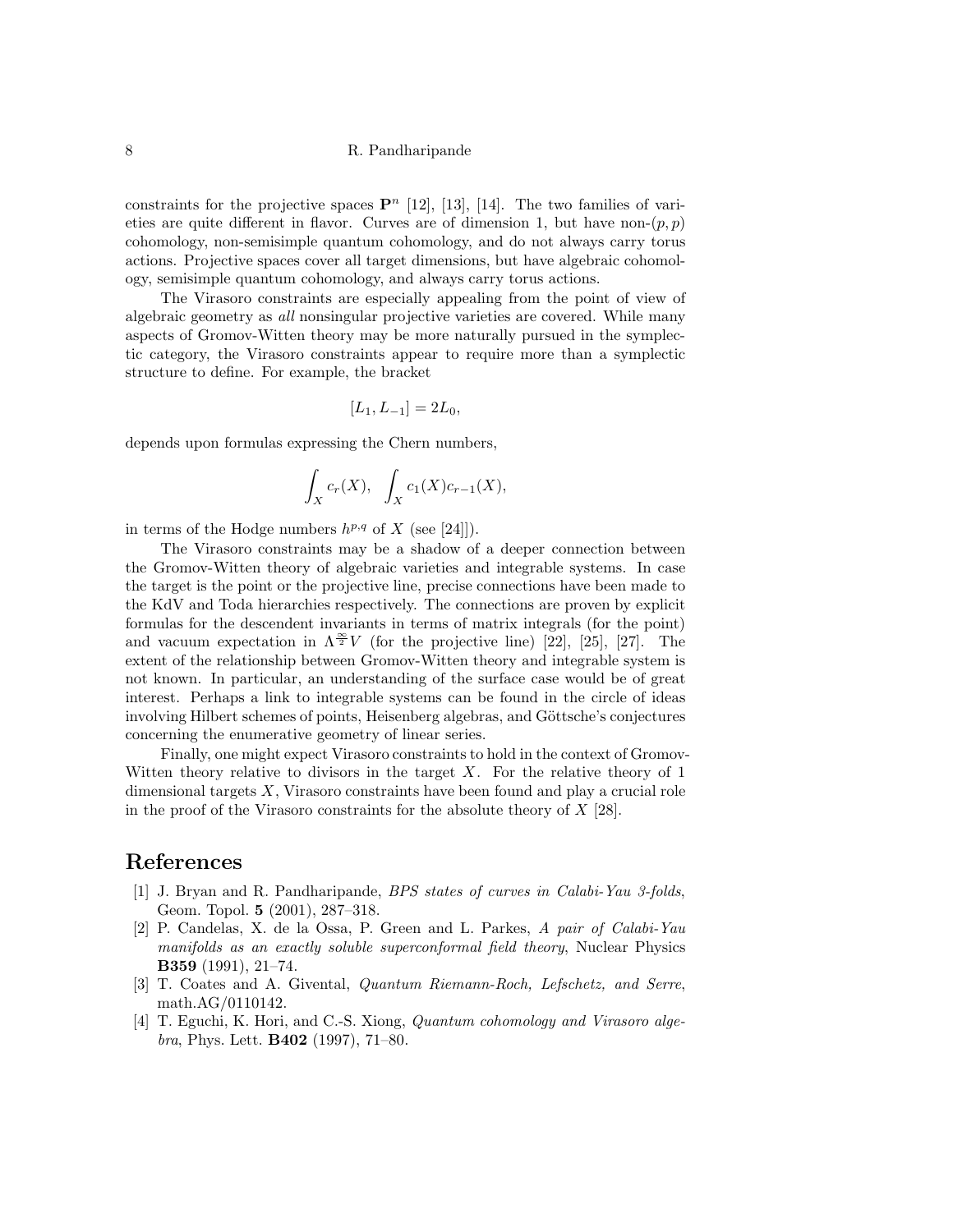- [5] C. Faber, A conjectural description of the tautological ring of the moduli space of curves, in Moduli of Curves and Abelian Varieties (The Dutch Intercity Seminar on Moduli), C. Faber and E. Looijenga, eds., 109–129, Aspects of Mathematics E33, Vieweg: Wiesbaden, 1999.
- [6] C. Faber and R. Pandharipande, Hodge integrals and Gromov-Witten theory, Invent. Math. 139 (2000), 173-199.
- [7] C. Faber and R. Pandharipande, Logarithmic series and Hodge integrals in the tautological ring, with an appendix by Don Zagier, Michigan Math. J. 48 (2000), 215–252.
- [8] A. Gathmann, Relative Gromov-Witten invariants and the mirror formula, math.AG/0202002.
- [9] E. Getzler, Intersection theory on  $\overline{M}_{1,4}$  and elliptic Gromov-Witten invariants, J. Amer. Math. Soc. 10 (1997), 973–998.
- [10] E. Getzler and R. Pandharipande, Virasoro constraints and the Chern classes of the Hodge bundle, Nucl. Phys. B530 (1998), 701–714.
- [11] A. Givental, Equivariant Gromov-Witten invariants, Int. Math. Res. Notices 13 (1996), 613-663.
- [12] A. Givental, Semisimple Frobenius structures at higher genus, math.AG/0008067.
- [13] A. Givental, Gromov-Witten invariants and quantization of quadratic hamiltonians, math.AG/0108100.
- [14] A. Givental, in preparation.
- [15] R. Gopakumar and C. Vafa, M-theory and topological strings I, hep-th/9809187.
- [16] R. Gopakumar and C. Vafa, M-theory and topological strings II, hepth/9812127.
- [17] T. Graber and R. Pandharipande, Localization of virtual classes, Invent. Math. 135 (1999), 487–518.
- [18] T. Graber and R. Pandharipande, A non-tautological algebraic class on  $\overline{M}_{2.22}$ , math.AG/0104057.
- [19] R. Hain and E. Looijenga, Mapping class groups and moduli spaces of curves, in Proceedings of Symposia in Pure Mathematics: Algebraic Geometry Santa Cruz 1995, J. Kollár, R. Lazarsfeld, D. Morrison, eds., Volume 62, Part 2, 97–142.
- [20] S. Hosono, M.-H. Saito, and A. Takahashi, Holomorphic anomaly equation and BPS state counting of rational elliptic surface, Adv. Theor. Math. Phys. 1 (1999), 177-208.
- [21] S. Katz, A. Klemm, and C. Vafa, M-theory, topological strings, and spinning black holes, hep-th/9910181
- [22] M. Kontsevich, Intersection theory on the moduli space of curves and the matrix Airy function, Comm. Math. Phys. 147 (1992), 1–23.
- [23] B. Lian, K. Liu, and S.-T. Yau, Mirror principle I, Asian J. Math. 1 (1997), 729–763.
- $[24]$  A. Libgober and J. Wood, Uniqueness of the complex structure on Kähler man*ifolds of certain homology types, J. Diff. Geom.*  $32$  (1990), 139–154.
- [25] A. Okounkov and R. Pandharipande, Gromov-Witten theory, Hurwitz numbers,